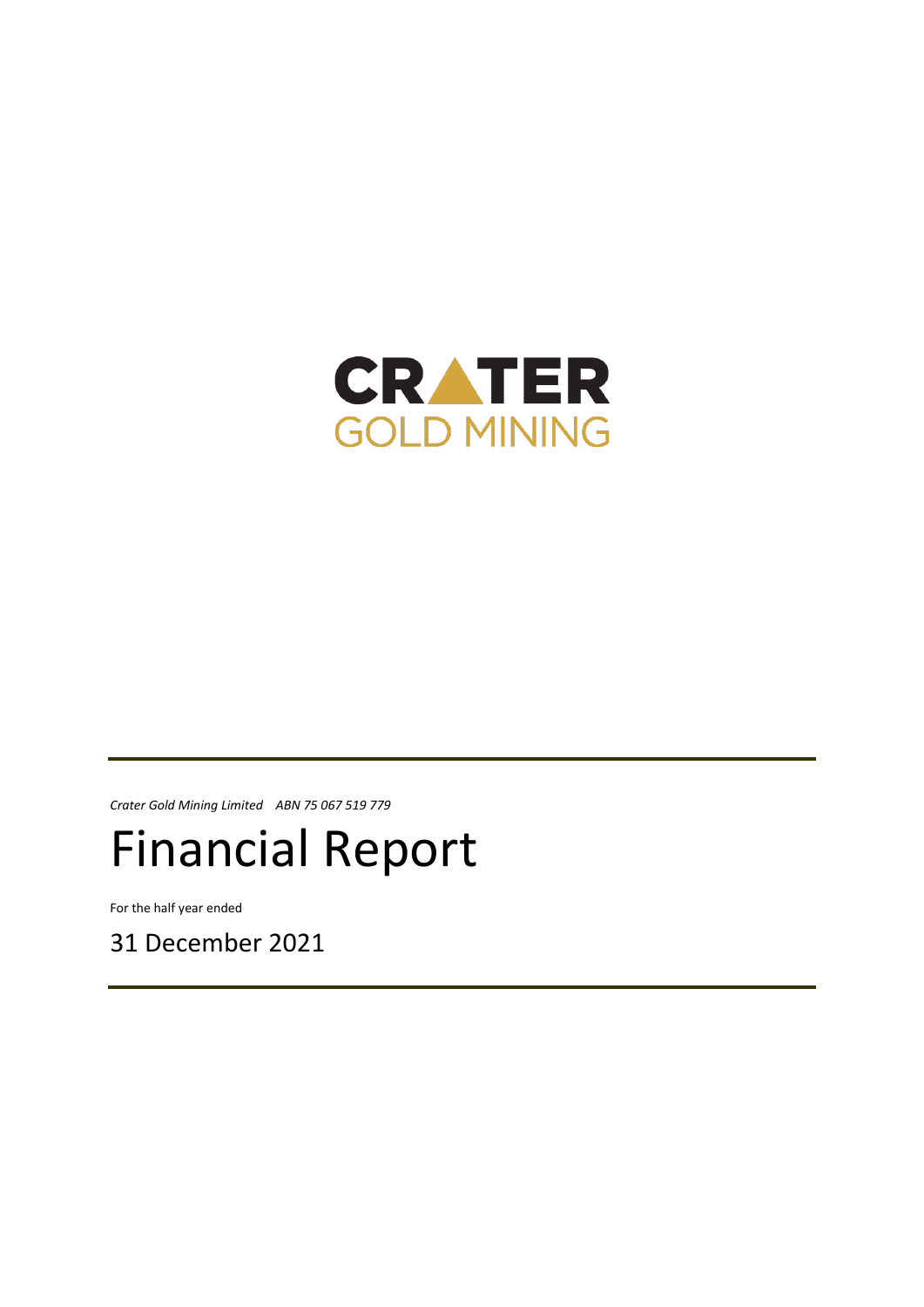| <b>Contents</b>                                             | Page |
|-------------------------------------------------------------|------|
|                                                             |      |
| Directors Report                                            | 3    |
| Auditor's Independence Declaration                          | 7    |
| Statement of Profit and Loss and Other Comprehensive Income | 8    |
| <b>Statement of Financial Position</b>                      | 9    |
| Statement of Changes in Equity                              | 10   |
| <b>Statement of Cash Flows</b>                              | 11   |
| Notes to the Interim Financial Statements                   | 12   |
| Directors' Declaration                                      | 17   |
| Independent Auditor's Review Report                         | 18   |

[Corporate Directory](#page-19-0) 20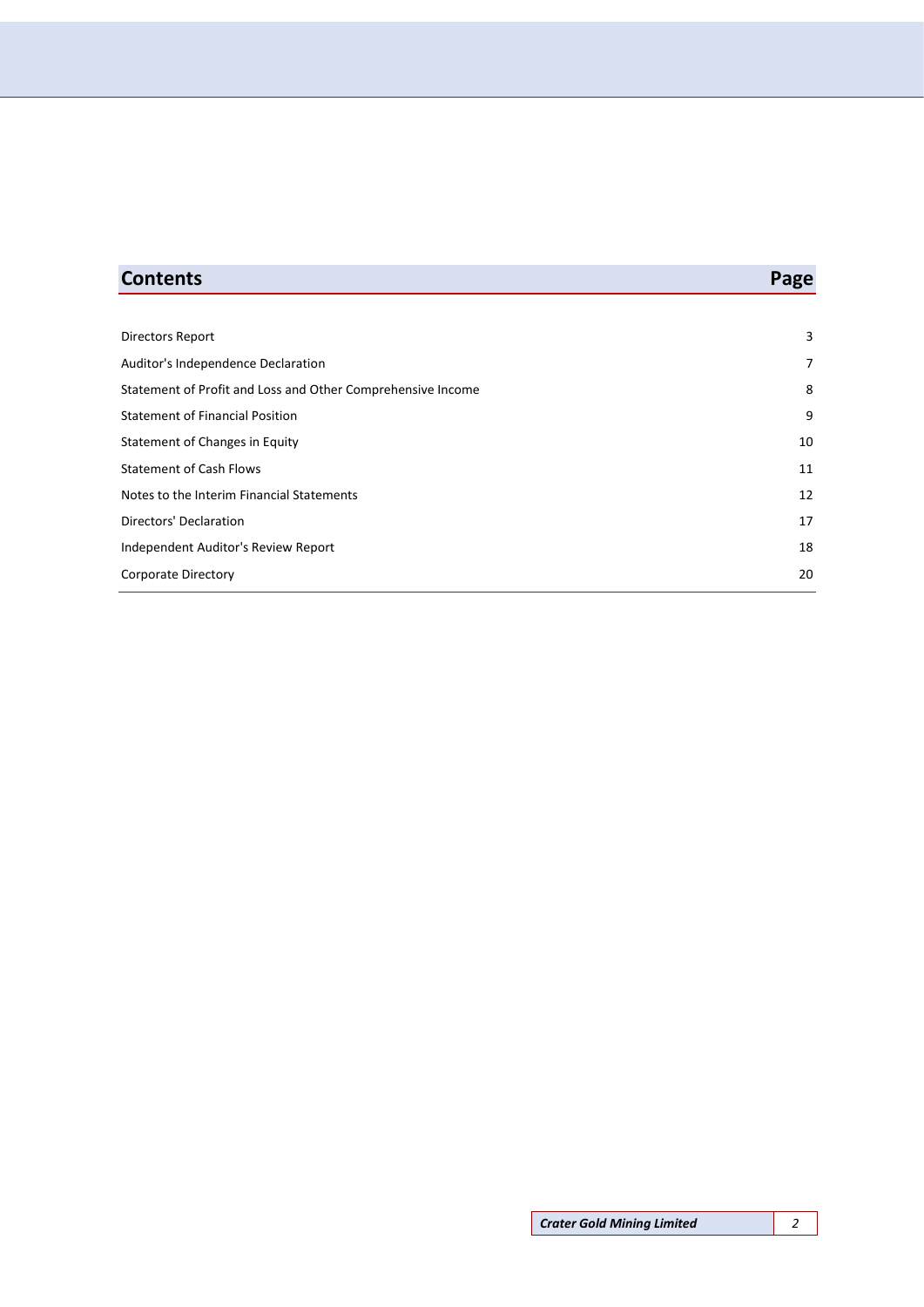Your Directors present their report, together with the financial statements, on the consolidated entity consisting of Crater Gold Mining Limited and the entities it controlled at the end of, or during the half year ended 31 December 2021.

#### **Directors**

The names of the Directors of Crater Gold Mining Limited in office during the half year and at the date of this report are:

S W S Chan (Non-Executive Chairman) R D Parker (Managing Director) T M Fermanis (Deputy Chairman)

L K K Lee (Non-Executive Director) D T Y Sun (Non-Executive Director)

#### **Principal Activities**

The principal activities of Crater Gold Mining Limited (the Company) and its subsidiaries (together the consolidated entity) are the exploration, evaluation and exploitation of potential world class gold and other base metal projects. Its current focus is the Crater Mountain exploration program in Papua New Guinea (PNG), the evaluation of the vein style polymetallic (zinctin-copper-silver dominant) mineralisation discovered at Croydon in north Queensland.

#### **Review of operations**

The consolidated entity incurred a loss for the half year of \$1,405,130 (2020: \$1,699,686).

A detailed Review of Operations is set out on pages 3 to 5 preceding the Directors' Report.

#### **Annual General Meeting**

All resolutions at the Company's 2021 Annual General Meeting on 26 November 2021 were passed.

#### **Events After Reporting Date**

Refer to Note 12 to the financial statements for events after reporting date.

No other matters or circumstances have arisen since the end of the half year which significantly affected or may affect the operation of the consolidated entity, the results of those operations or the state of affairs of the consolidated entity in subsequent financial years.

#### **Significant Changes in the State of Affairs**

There were no significant changes in the state of affairs of the consolidated entity during the half year.

#### **OPERATIONS REPORT**

#### **CRATER MOUNTAIN GOLD PROJECT, PNG**

#### HGZ Gold Mine

During the period, the Company took appropriate precautions and actions to protect our staff and business operations, including precautions as advised and suggested by the World Health Organization, the Australian Government and the Government of Papua New Guinea (PNG).

First and foremost, our priority is the health, safety and wellbeing of our staff and the people of the communities in which we operate and as such, the Company is actively monitoring the COVID-19 situation and its potential impacts on these groups.

Due to continual spread of the COVID-19 virus, the PNG Government put in place travel restrictions, both domestic and international, as well as a quarantine program for international arrivals, which remains in place to this day. This combined with reduction in flight connections into PNG has hampered the Company's ability to move expatriate personnel in and out of PNG.

Whilst recent changes have re-opened domestic travel in PNG, the impact of the Covid-19 pandemic is still being felt in the area where the Company operates, with many of the logistics providers remaining closed, or offering limited services.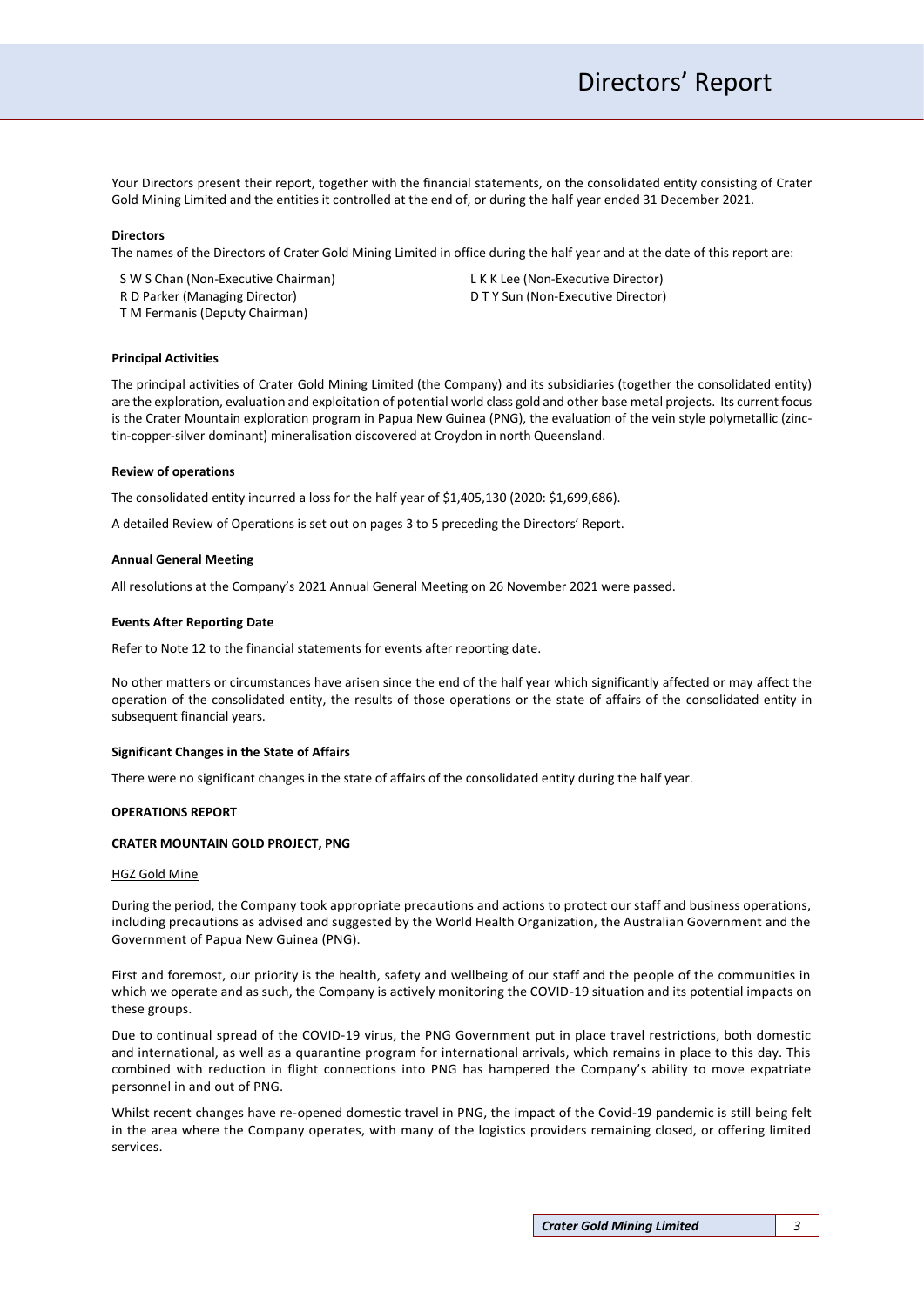Due to the ongoing nature of these factors and their impact on our ability to access our operations reliably on an ongoing basis, all production and exploration activities continue to remain suspended at present.

In the meantime, the Company remains focused on the renewal process of ML510 and is working closely with the Mineral Resources Authority (MRA) to secure a new ten (10) year mining licence, in addition to working in parallel for the renewal and grant of exploration licenses at the Company's Crater Mountain Gold Project.

#### **POLYMETALLIC PROJECT**

No active exploration activity was undertaken on the Polymetallic Project in North Qld during the period, due to limitations from the outbreak of the COVID-19 pandemic. Encouraging test work undertaken in 2019 indicated that follow up testing, which would include optimisation of flotation work, optimisation of grind size and optimisation of the caustic bake purification step. These activities have been placed on hold pending the outcome of the COVID-19 pandemic.

#### **GOLDEN GATE GRAPHITE PROJECT, CROYDON, NTH QLD**

No active exploration activity was undertaken on the graphite project during the period, due to limitations from the outbreak of the COVID-19 pandemic. Encouraging test work undertaken in 2019 indicated that follow up testing, which would include optimisation of flotation work, optimisation of grind size and optimisation of the caustic bake purification step. These activities have been placed on hold pending the outcome of the COVID-19 pandemic.

#### **COMPETENT PERSONS STATEMENT**

*The information contained in this report relating to exploration activities at the Crater Mountain Gold Project is based on and*  fairly represents information and supporting documentation prepared by appropriately qualified company personnel and *reviewed by Ken Chapple, who is an Associate Member of The Australasian Institute of Mining and Metallurgy and a Fellow of the Australian Institute of Geoscientists. Mr Chapple has sufficient experience relevant to the style of mineralisation and type of deposit involved to qualify as a Competent Person as defined in the 2012 JORC Code. Mr Chapple is an independent principal geological consultant with KCICD Pty Ltd and consents to the inclusion in the report of matters based on his information in the form and context in which it appears.* 

*The information contained in this report that relates to Exploration Results at the A2 Polymetallic Projects near Croydon, Queensland, is based on information compiled by Ken Chapple, or prepared by appropriately qualified external technical experts and reviewed by him. Mr Chapple is an Associate Member of The Australasian Institute of Mining and Metallurgy and a Fellow of the Australian Institute of Geoscientists. Mr Chapple has been assisting the Company as a technical consultant relating to his areas of expertise. Mr Chapple has sufficient experience relevant to the style of mineralisation and type of deposit involved to qualify as a Competent Person as defined in the 2012 JORC Code. Mr Chapple is an independent principal geological consultant with KCICD Pty Ltd and consents to the inclusion in the report of matters based on his information in the form and context in which it appears.* 

*The information contained in this report that relates to Exploration Results at the Golden Gate Graphite and the A2 Polymetallic Projects near Croydon, Queensland, is based on information compiled by Ken Chapple, or prepared by appropriately qualified external technical experts and reviewed by him. Mr Chapple is an Associate Member of The Australasian Institute of Mining and Metallurgy and a Fellow of the Australian Institute of Geoscientists. Mr Chapple has been assisting the Company as a technical consultant relating to his areas of expertise. Mr Chapple has sufficient experience relevant to the style of mineralisation and type of deposit involved to qualify as a Competent Person as defined in the 2012*  JORC Code. Mr Chapple is an independent principal geological consultant with KCICD Pty Ltd and consents to the inclusion in *the report of matters based on his information in the form and context in which it appears.* 

#### *Forward Looking Statements*

*This Announcement may contain forward looking statements. The words 'anticipate', 'believe', 'expect', 'project', 'forecast', 'estimate', 'likely', 'intend', 'should', 'could', 'may', 'target', 'plan' and other similar expressions are intended to identify forward- looking statements. Forward-looking statements are subject to risk factors associated with the Company's business, many of which are beyond the control of the Company. It is believed that the expectations reflected in these statements are reasonable at the time made but they may be affected by a variety of variables and changes in underlying assumptions which could cause actual results or trends to differ materially from those expressed or implied in such statements. You should therefore not place undue reliance on forward-looking statements.*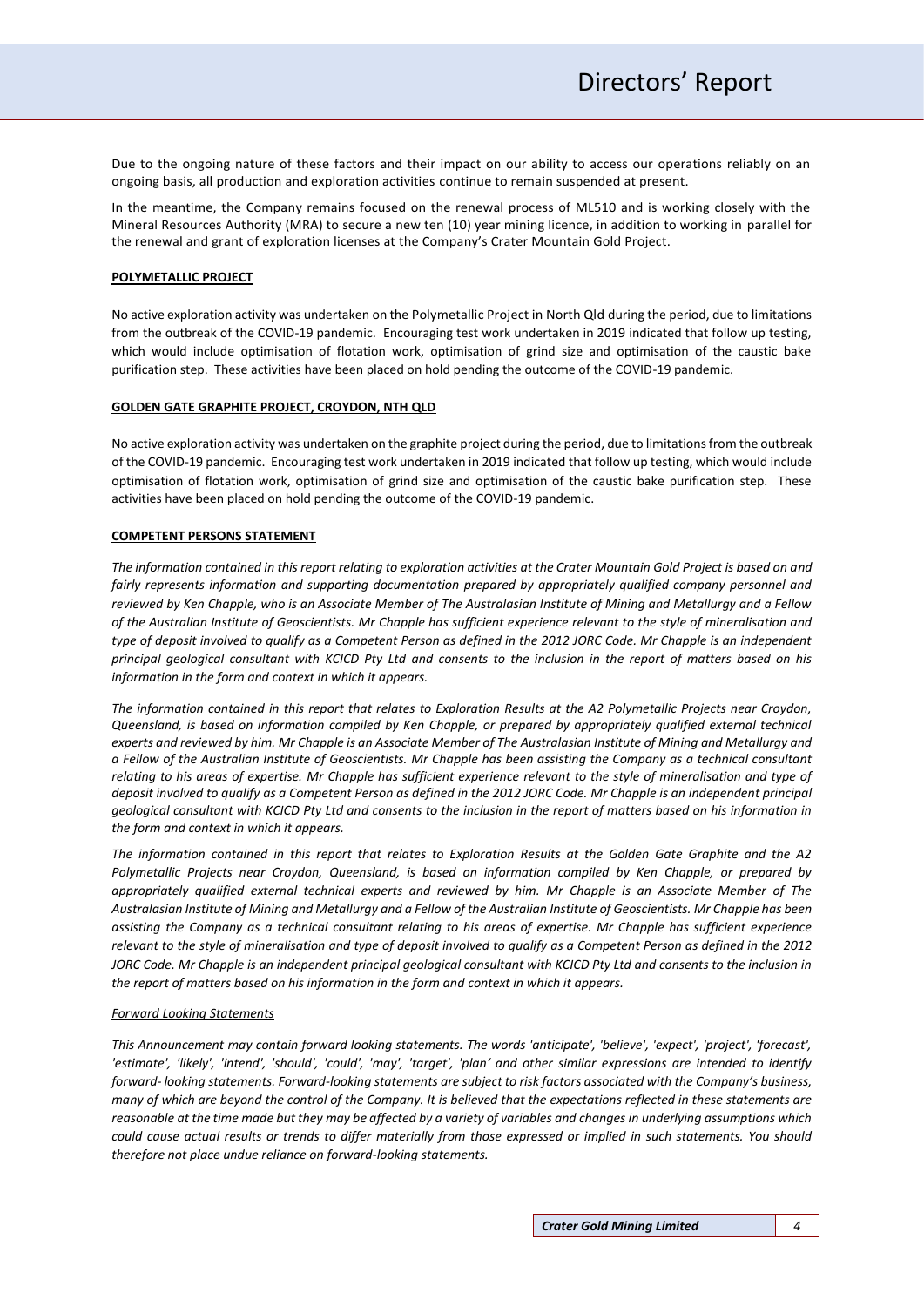|                    |                        | Registered               | %     |                    |               |                         |
|--------------------|------------------------|--------------------------|-------|--------------------|---------------|-------------------------|
| <b>Particulars</b> | <b>Project Name</b>    | <b>Holder</b>            | Owned | <b>Status</b>      | <b>Expiry</b> | Area (Km <sup>2</sup> ) |
| <b>EPM 8795</b>    | Croydon                | <b>CGN</b>               | 100   | Granted            | 6/09/2022     | 9.6                     |
| EPM 13775          | Wallabadah             | <b>CGN</b>               | 100   | Granted            | 5/03/2023     | 16                      |
| EPM 16002          | <b>Foote Creek</b>     | <b>CGN</b>               | 100   | Granted            | 30/01/2024    | 28.8                    |
| EPM 18616          | <b>Black Mountain</b>  | <b>CGN</b>               | 100   | Granted            | 18/06/2023    | 57.6                    |
| EPM 26749          | Wallabadah Extended    | <b>CGN</b>               | 100   | Granted            | 11/04/2024    | 115.2                   |
| EL 1115            | <b>Crater Mountain</b> | Anomaly Ltd <sup>1</sup> | 100   | Renewal lodged     | 25/09/2018    | 41                      |
| ELA 2643           | Crater Mountain        | Anomaly Ltd <sup>1</sup> | 100   | Application lodged | Oct 2019      | 68                      |
| <b>ELA 2644</b>    | Crater Mountain        | Anomaly Ltd <sup>1</sup> | 100   | Application lodged | Oct 2019      | 78                      |
| ML 510             | Crater Mountain        | Anomaly Ltd <sup>1</sup> | 100   | Renewal lodged     | 4/11/2019     | 1.58                    |

# **Schedule of Crater Gold Mining Limited tenements:**

<sup>1</sup>Anomaly Limited is CGN's 100% owned PNG subsidiary

<sup>1</sup> Anomaly Limited is CGN's 100% owned PNG subsidiary.

There were no tenements acquired or disposed of during the half year.

The Company has no Farm-in or Farm-out arrangements.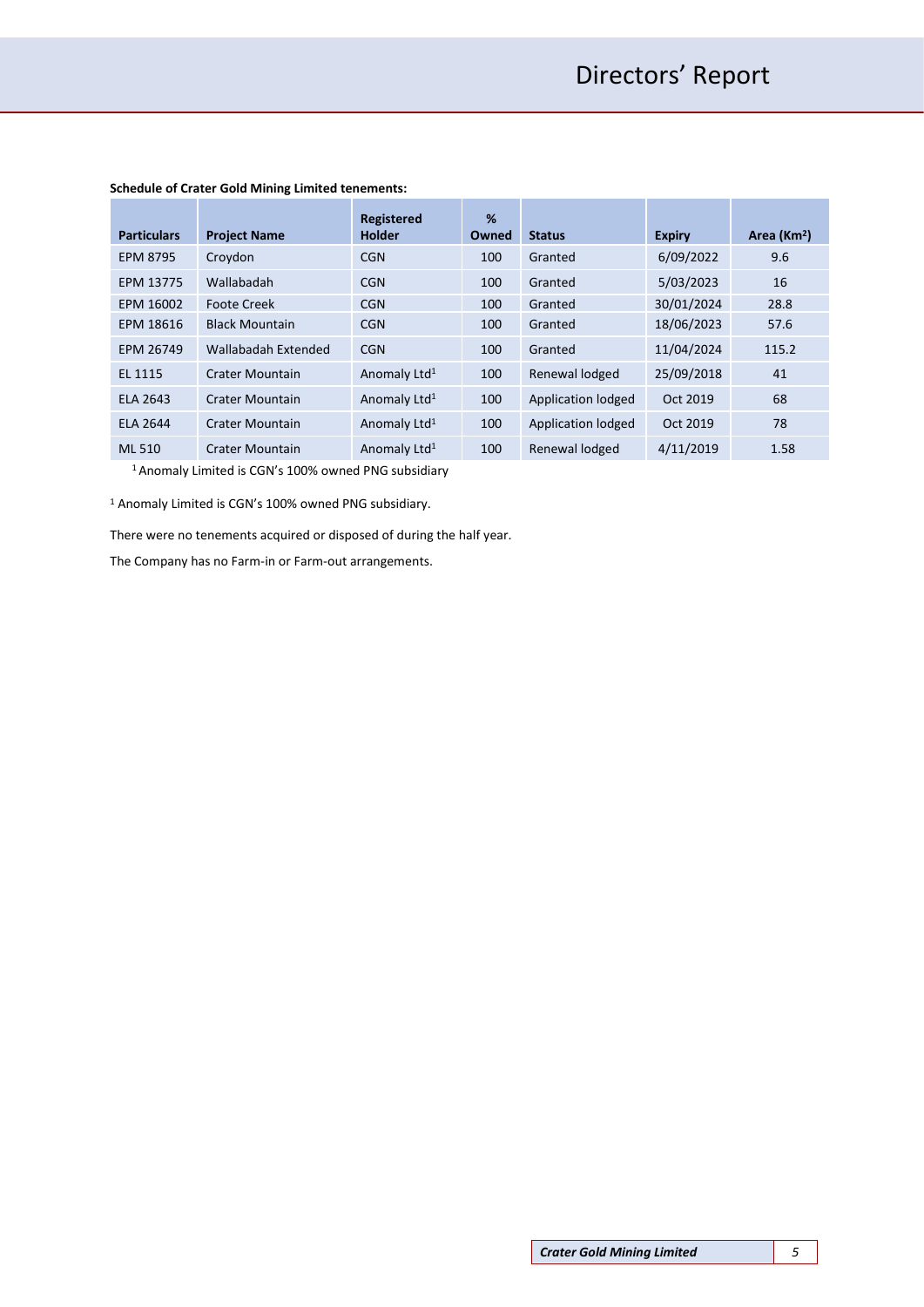#### **Auditor's independence declaration**

A copy of the Auditor's Independence Declaration as required under section 307C of the *Corporations Act 2001* is included within this financial report.

This report is made in accordance with a resolution of Directors, pursuant to section 306(3)(a) of the *Corporations Act 2001*.

On behalf of the Directors

S ANNER

R D Parker Managing Director

Perth 14 March 2022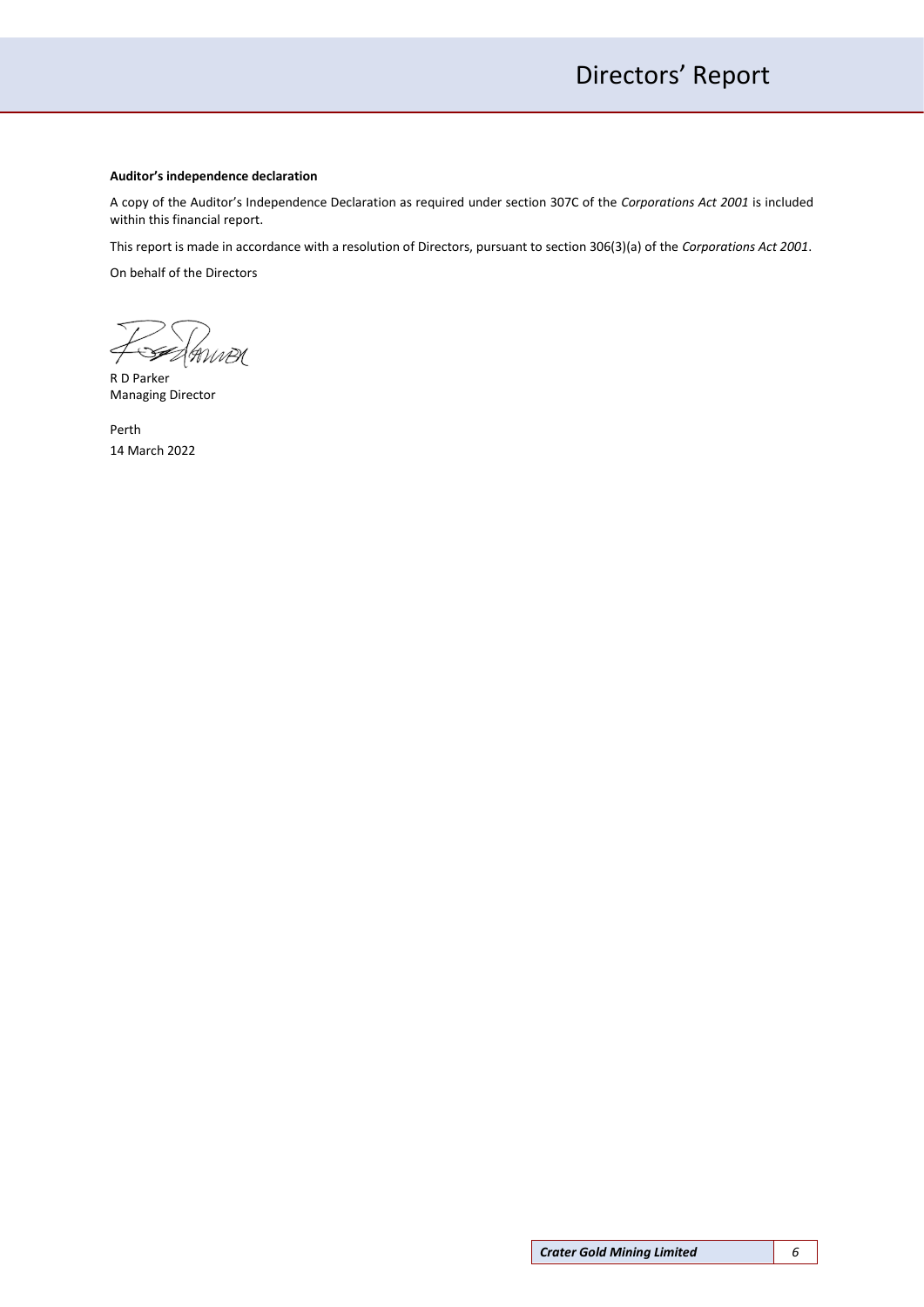

#### **RSM Australia Partners**

Level 32 Exchange Tower, 2 The Esplanade Perth WA 6000 GPO Box R1253 Perth WA 6844

> T +61 (0) 8 9261 9100 F +61 (0) 8 9261 9111

> > www.rsm.com.au

# **AUDITOR'S INDEPENDENCE DECLARATION**

As lead auditor for the review of the financial report of Crater Gold Mining Limited for the half-year ended 31 December 2021, I declare that, to the best of my knowledge and belief, there have been no contraventions of:

- (i) the auditor independence requirements of the *Corporations Act 2001* in relation to the review; and
- (ii) any applicable code of professional conduct in relation to the review.

?sm

RSM AUSTRALIA PARTNERS

᠇ᢛ᠌᠊ᡶ

Perth, WA TUTU PHONG Dated: 14 March 2022 Partner

# **THE POWER OF BEING UNDERSTOOD** AUDIT | TAX | CONSULTING

RSM Australia Partners is a member of the RSM network and trades as RSM. RSM is the trading name used by the members of the RSM network. Each member of the RSM network is an independent accounting and consulting firm which practices in its own right. The RSM network is not itself a separate legal entity in any jurisdiction. RSM Australia Partners ABN 36 965 185 036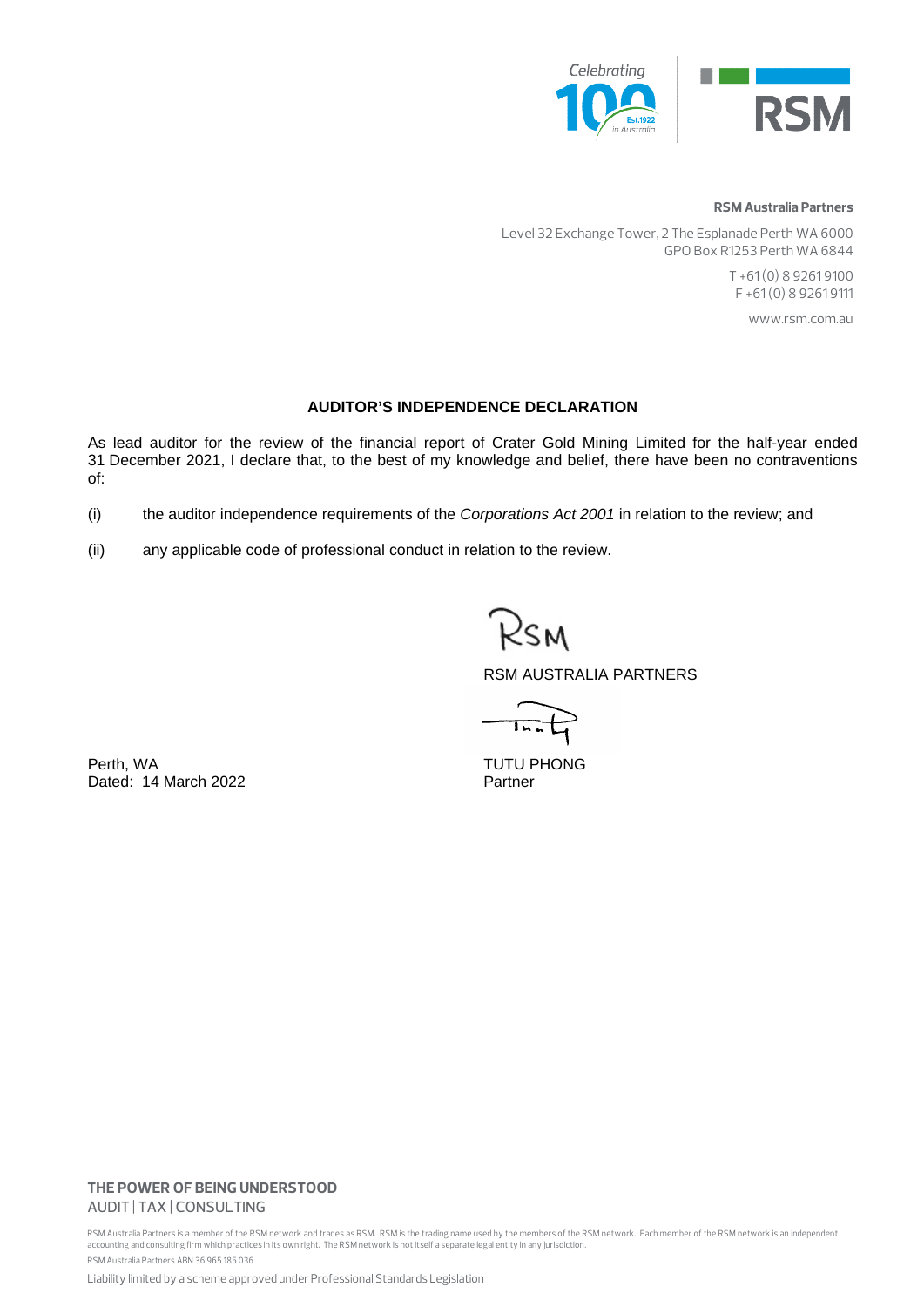# <span id="page-7-0"></span>Statement of Profit or Loss and Other Comprehensive Income

*For the half year ended 31 December 2021*

|                                                               |              |             | <b>Consolidated</b> |
|---------------------------------------------------------------|--------------|-------------|---------------------|
|                                                               |              | 31 December | 31 December         |
|                                                               |              | 2021        | 2020                |
|                                                               | <b>Notes</b> | \$          | \$                  |
| Other income                                                  | 5            |             | 10,002              |
| <b>Expenses</b>                                               |              |             |                     |
| Administration expense                                        |              | (408, 896)  | (704, 463)          |
| Corporate compliance expense                                  |              | (128, 929)  | (49,690)            |
| Depreciation expense                                          |              | (67, 670)   | (84, 850)           |
| Exploration, evaluation and operation costs                   |              | (122, 203)  | (263, 221)          |
| Share based payments                                          |              | (99, 994)   | (139, 147)          |
| Financing expense                                             |              | (577, 438)  | (468, 317)          |
| Loss before income tax                                        |              | (1,405,130) | (1,699,686)         |
| Income tax expense                                            |              |             |                     |
| Loss for the half year                                        |              | (1,405,130) | (1,699,686)         |
| Other comprehensive income                                    |              |             |                     |
| Items that may be reclassified subsequently to profit or loss |              |             |                     |
| Exchange differences on translating foreign operations        |              | (27, 837)   | (940, 994)          |
| Total comprehensive loss for the half year                    |              | (1,432,967) | (2,640,680)         |
|                                                               |              |             |                     |
| Loss per share<br>Basic and diluted loss - cents per share    |              | (0.11)      | (0.14)              |
|                                                               |              |             |                     |

The above Statement of Profit or Loss and Other Comprehensive Income should be read in conjunction with the accompanying notes.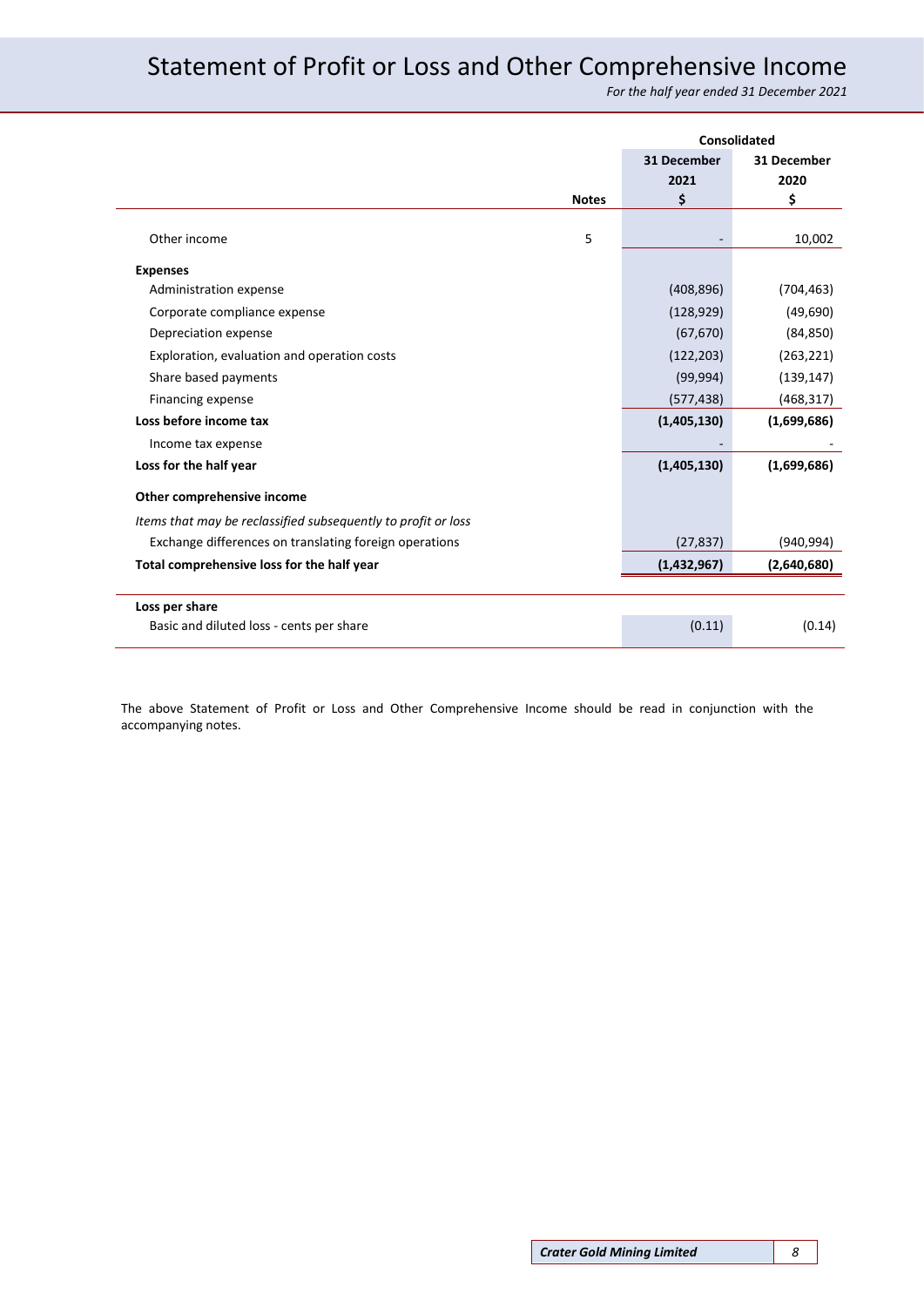# Statement of Financial Position

*As at 31 December 2021*

<span id="page-8-0"></span>

|                                   | Consolidated   |                |
|-----------------------------------|----------------|----------------|
|                                   | 31 December    | 30 June        |
|                                   | 2021           | 2021           |
| <b>Notes</b>                      | \$             | \$             |
| <b>ASSETS</b>                     |                |                |
| <b>Current assets</b>             |                |                |
| Cash and cash equivalents         | 107,966        | 27,097         |
| Trade and other receivables       | 241,899        | 276,126        |
| <b>Total current assets</b>       | 349,865        | 303,223        |
| <b>Non-current assets</b>         |                |                |
| Other financial assets            | 63,351         | 61,948         |
| 6<br>Exploration and evaluation   | 987,819        | 987,819        |
| Plant and equipment               | 238,697        | 268,811        |
| Right-of-use assets               | 20,856         | 50,011         |
| <b>Total non-current assets</b>   | 1,310,723      | 1,368,589      |
| <b>Total assets</b>               | 1,660,588      | 1,671,812      |
| <b>LIABILITIES</b>                |                |                |
| <b>Current liabilities</b>        |                |                |
| Trade and other payables          | 2,680,170      | 2,725,218      |
| Related party payables            | 1,606,137      | 1,499,066      |
| Interest bearing liabilities<br>7 | 12,577,358     | 11,320,721     |
| Lease liabilities                 | 112,363        | 109,274        |
| <b>Total current liabilities</b>  | 16,976,028     | 15,654,279     |
| <b>Total liabilities</b>          | 16,976,028     | 15,654,279     |
| <b>Net liabilities</b>            | (15, 315, 440) | (13, 982, 467) |
| <b>EQUITY</b>                     |                |                |
| Contributed equity<br>8           | 75,036,554     | 75,036,554     |
| Reserves<br>9                     | (2,342,327)    | (2,414,484)    |
| <b>Accumulated losses</b>         | (88,009,667)   | (86, 604, 537) |
| <b>Total equity</b>               | (15, 315, 440) | (13,982,467)   |

The above Statement of Financial Position should be read in conjunction with the accompanying notes.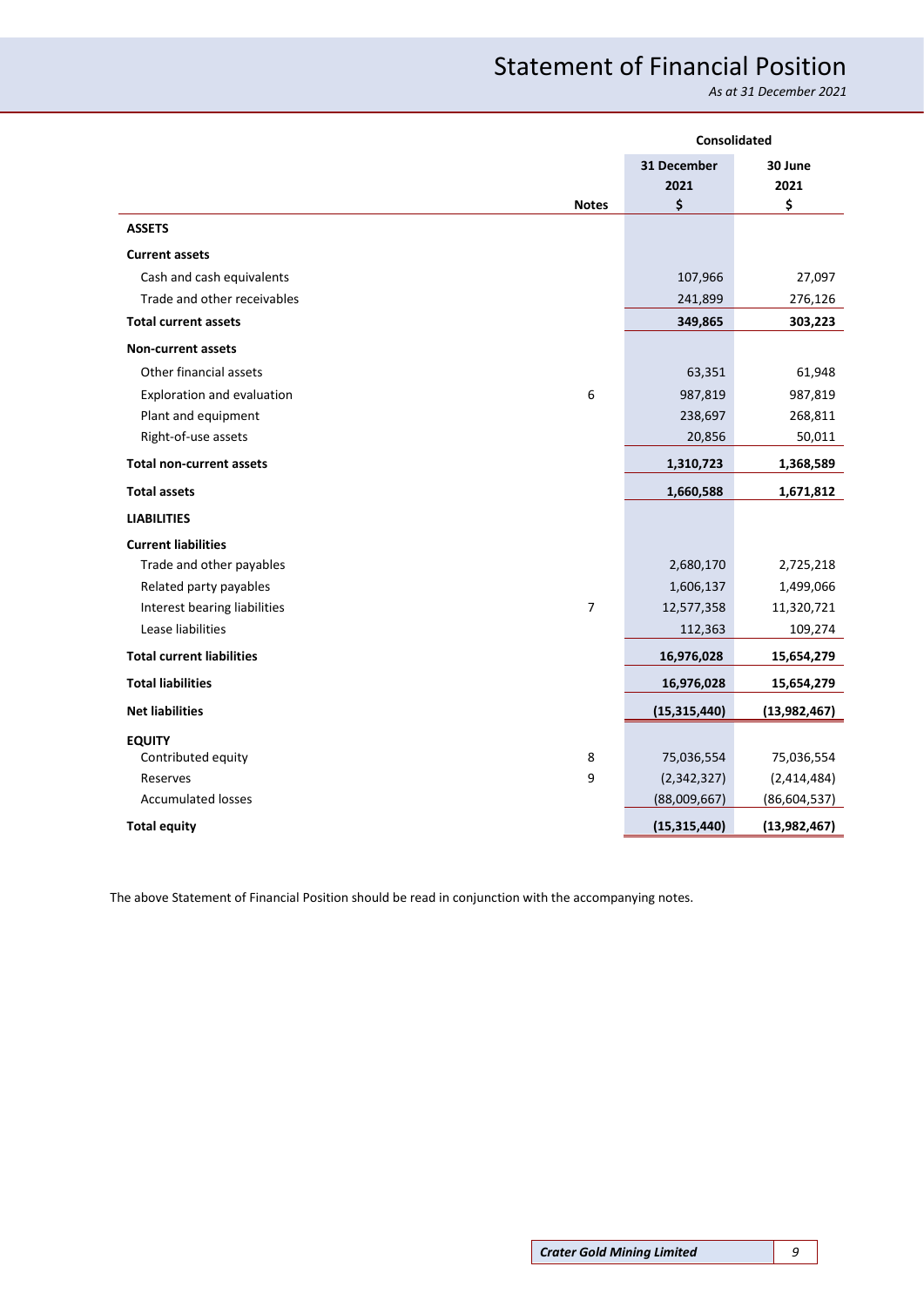# Statement of Changes in Equity

*As at 31 December 2021*

<span id="page-9-0"></span>

| <b>Consolidated</b>                                    |              | Contributed |                 | <b>Accumulated</b> |                |
|--------------------------------------------------------|--------------|-------------|-----------------|--------------------|----------------|
|                                                        |              | equity      | <b>Reserves</b> | losses             | <b>Total</b>   |
|                                                        | <b>Notes</b> | Ś           | \$              | \$                 | \$             |
| Balance at 1 July 2021                                 |              | 75,036,554  | (2,414,484)     | (86, 604, 537)     | (13,982,467)   |
| Share based payments                                   | 9            |             | 99,994          |                    | 99,994         |
| <b>Transactions with owners</b>                        |              |             | 99,994          |                    | 99,994         |
| Loss for the half year                                 |              |             |                 | (1,405,130)        | (1,405,130)    |
| Other comprehensive income                             |              |             |                 |                    |                |
| Exchange differences on translating foreign operations | 9            |             | (27, 837)       |                    | (27, 837)      |
| Total comprehensive income for the half year           |              |             | (27, 837)       | (1,405,130)        | (1,432,967)    |
| <b>Balance at 31 December 2021</b>                     |              | 75,036,554  | (2,342,327)     | (88,009,667)       | (15, 315, 440) |
|                                                        |              |             |                 |                    |                |
| Balance at 1 July 2020                                 |              | 75,036,554  | (1,387,275)     | (76, 447, 783)     | (2,798,504)    |
| Share based payments                                   |              |             | 139,147         |                    | 139,147        |
| Expiry of options                                      |              |             | (441,501)       | 441,501            |                |
| <b>Transactions with owners</b>                        |              |             | (302, 354)      | 441,501            | 139,147        |
| Loss for the half year                                 |              |             |                 | (1,699,686)        | (1,699,686)    |
| Other comprehensive income                             |              |             |                 |                    |                |
| Exchange differences on translating foreign operations |              |             | (940, 994)      |                    | (940, 994)     |
| Total comprehensive income for the half year           |              |             | (940, 994)      | (1,699,686)        | (2,640,680)    |
| <b>Balance at 31 December 2020</b>                     |              | 75,036,554  | (2,630,623)     | (77, 705, 968)     | (5,300,037)    |

The above Statement of Changes in Equity should be read in conjunction with the accompanying notes.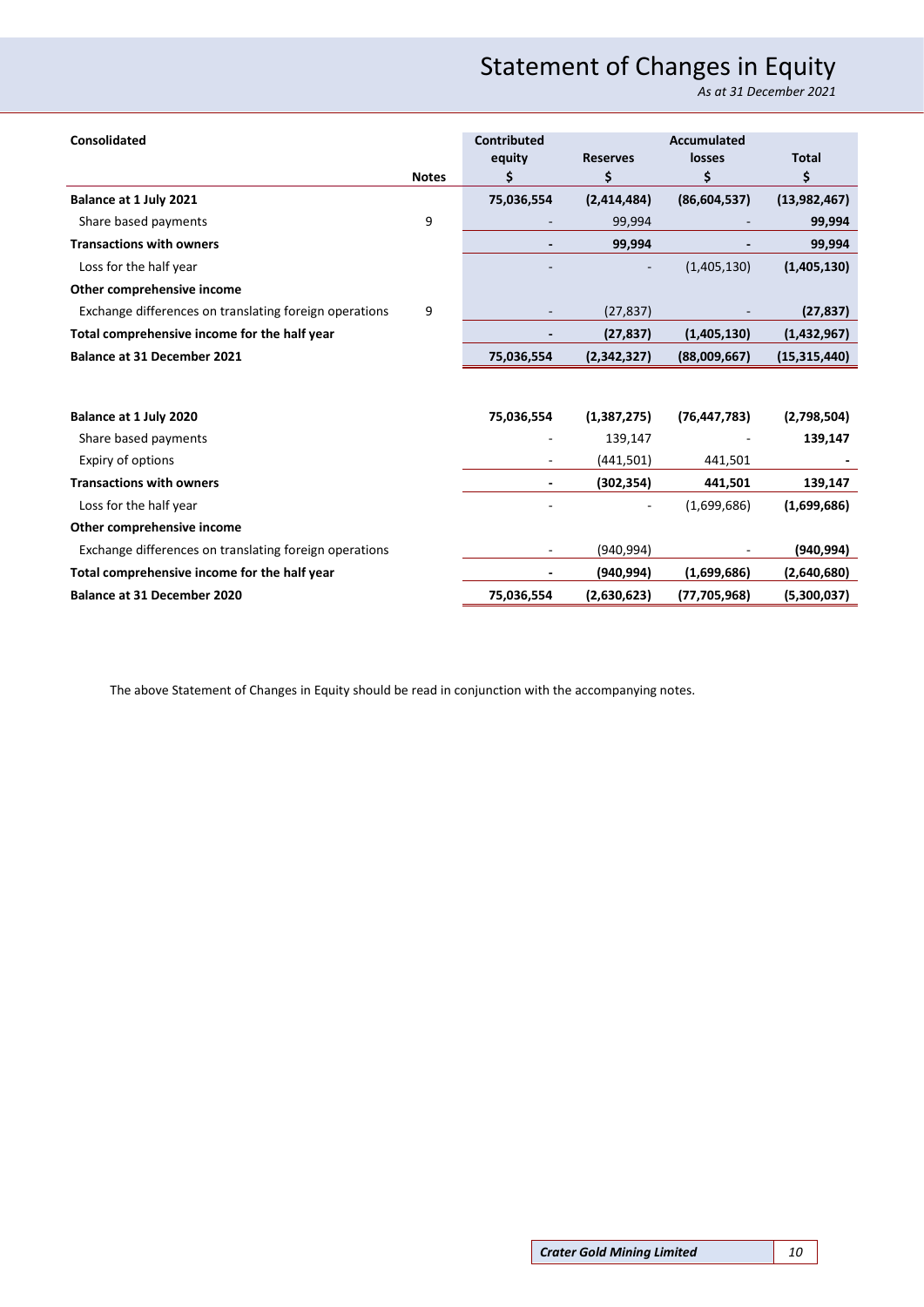# Statement of Cash Flows

*For the half year ended 31 December 2021*

<span id="page-10-0"></span>

|                                                                         | <b>Consolidated</b> |             |
|-------------------------------------------------------------------------|---------------------|-------------|
|                                                                         | 31 December         | 31 December |
|                                                                         | 2021                | 2020        |
| <b>Notes</b>                                                            | \$                  | \$          |
| Cash flows from operating activities                                    |                     |             |
| Payments to suppliers and employees                                     | (513, 011)          | (596, 896)  |
| Payments for exploration and evaluation                                 | (206, 862)          |             |
| Other receipts                                                          |                     | 10,002      |
| Interest paid                                                           | (6, 299)            | (17, 037)   |
| Net cash used in operating activities                                   | (726, 172)          | (603, 931)  |
|                                                                         |                     |             |
| Cash flows from investing activities                                    |                     |             |
| Payments for exploration and evaluation                                 |                     | (12,908)    |
| Net cash used in investing activities                                   |                     | (12, 908)   |
|                                                                         |                     |             |
| Cash flows from financing activities                                    |                     |             |
| Proceeds from borrowing                                                 | 1,600,000           | 735,000     |
| Repayment of borrowings                                                 | (800,000)           |             |
| Lease liability repayments                                              | 6,457               |             |
| Net cash provided by financing activities                               | 806,457             | 735,000     |
| Net increase/(decrease) in cash held                                    | 80,285              | 118,161     |
| Cash at the beginning of the half year                                  | 27,097              | 27,095      |
| Effects of foreign exchange movements on cash transactions and balances | 584                 | (3, 199)    |
| Cash at the end of the half year                                        | 107,966             | 142,057     |

The above Statement of Cash Flows should be read in conjunction with the accompanying notes.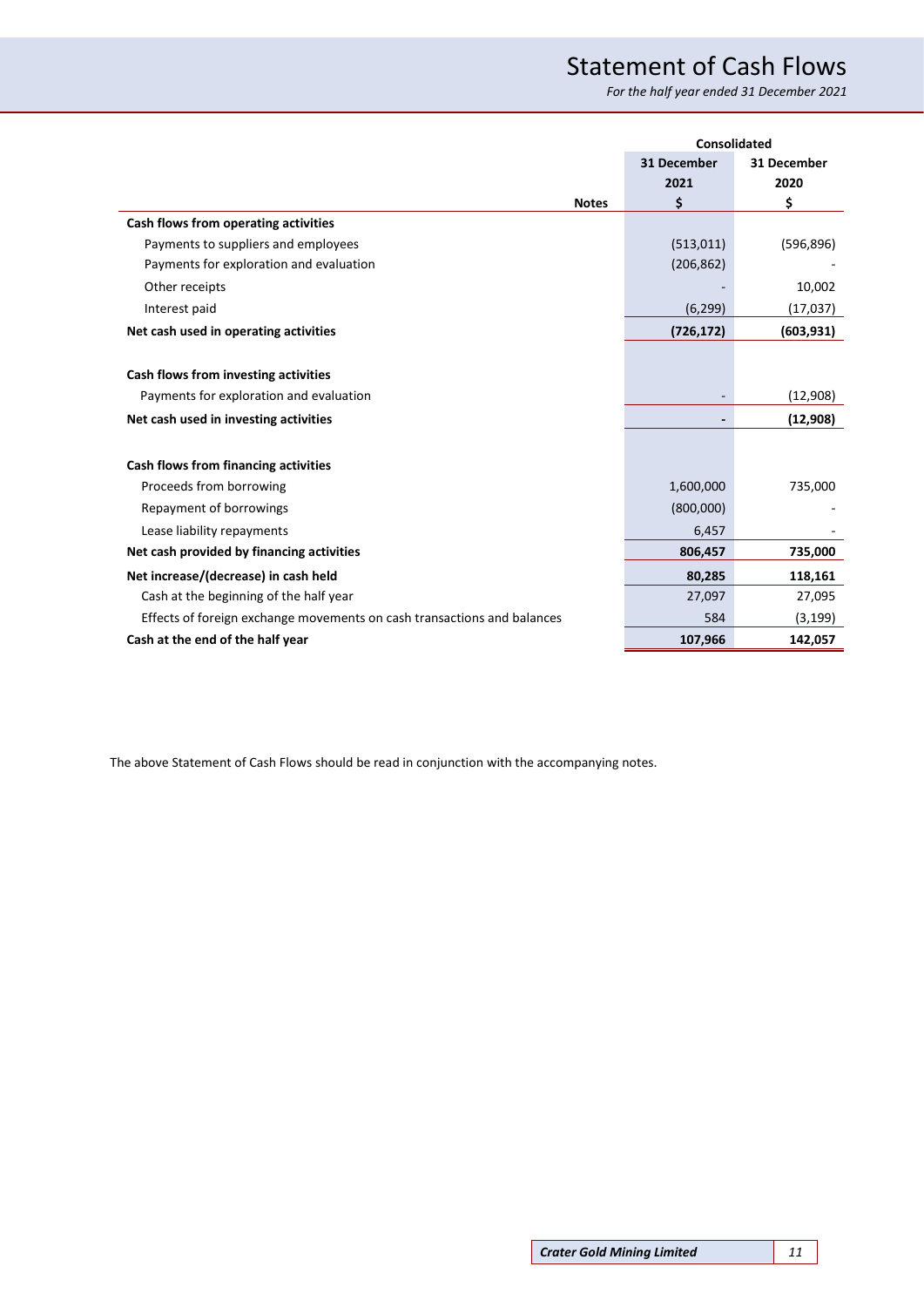#### **1. Basis of preparation**

<span id="page-11-0"></span>These financial statements for the interim half year reporting period ended 31 December 2021 have been prepared in accordance with Australian Accounting Standard 134 'Interim Financial Reporting' and the *Corporations Act 2001* as appropriate for for-profit entities. Compliance with AASB 134 ensures compliance with International Accounting Standard 34 'Interim Financial Reporting'.

These half year financial statements do not include all the notes of the type normally included in annual financial statements. Accordingly, these half year financial statements are to be read in conjunction with the annual financial statements for the year ended 30 June 2021 and any public announcements made by the Company during the half year reporting period in accordance with the continuous disclosure requirements of the *Corporations Act 2001*.

The principal accounting policies adopted are consistent with those of the previous financial year and corresponding interim reporting period.

#### **New, Revised or amending Accounting Standards and Interpretations adopted**

The consolidated entity has adopted all of the new or amended Accounting Standards and Interpretations issued by the Australian Accounting Standards Board ('AASB') that are mandatory for the current reporting period.

Any new or amended Accounting Standards or Interpretations that are not yet mandatory have not been early adopted.

#### **2. Critical accounting judgements, estimates and assumptions**

The preparation of the financial statements requires management to make judgements, estimates and assumptions that affect the reported amounts in the financial statements. Management continually evaluates its judgements and estimates in relation to assets, liabilities, contingent liabilities, revenue and expenses. Management bases its judgements, estimates and assumptions on historical experience and on other various factors, including expectations of future events, management believes to be reasonable under the circumstances. The resulting accounting judgements and estimates will seldom equal the related actual results. The judgements, estimates and assumptions that have a significant risk of causing a material adjustment to the carrying amounts of assets and liabilities within the next financial year are discussed below.

#### *Share based payment transactions*

The Group measures the cost of equity-settled transactions by reference to the fair value of the equity instruments at the date at which they are granted. The fair value is determined by using an appropriate valuation model taking into account the terms and conditions upon which the instruments were granted. The accounting estimates and assumptions relating to equity-settled share based payments would have no impact on the carrying amounts of assets and liabilities within the next annual reporting period but may impact profit or loss and equity.

#### *Impairment of non-financial assets*

The Group assesses impairment of non-financial assets at each reporting date by evaluating conditions specific to the Group and to the particular asset that may lead to impairment. If an impairment trigger exists, the recoverable amount of the asset is determined. This involves fair value less costs of disposal or value-in-use calculations, which incorporate a number of key estimates and assumptions. It is reasonably possible that the underlying metal price assumption may change which may then impact the estimated life of mine determinant and may then require a material adjustment to the carrying value of mining plant and equipment, mining infrastructure and mining development assets. Furthermore, the expected future cash flows used to determine the value-in-use of these assets are inherently uncertain and could materially change over time.

They are significantly affected by a number of factors including reserves and production estimates, together with economic factors such as metal spot prices, discount rates, estimates of costs to produce reserves and future capital expenditure.

#### *COVID-19 pandemic*

Judgement has been exercised in considering the impacts that the COVID-19 pandemic has had, or may have, on the consolidated entity based on known information. This consideration extends to the nature of the products and services offered, customers, supply chain, staffing and geographic regions in which the consolidated entity operates.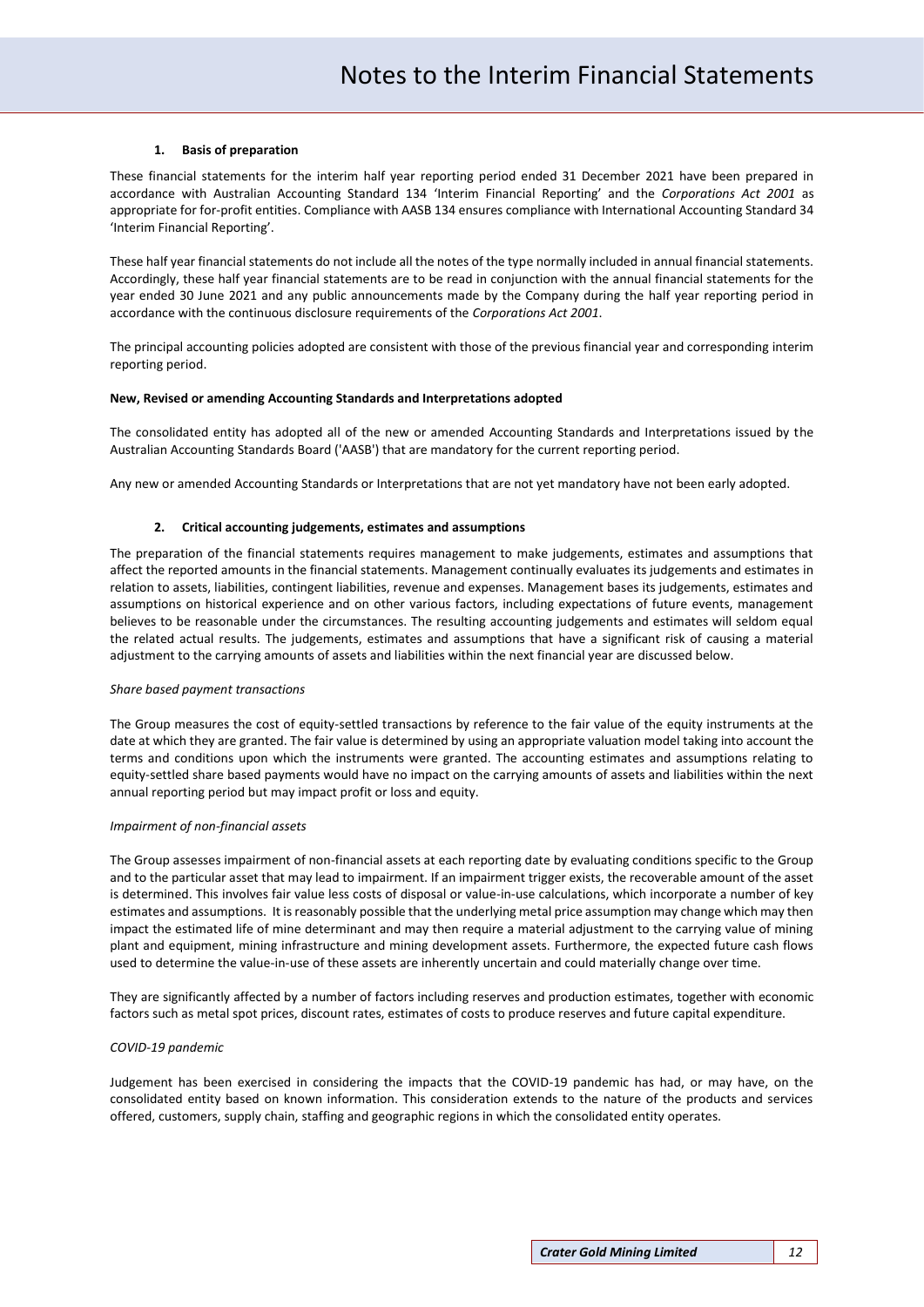#### **3. Going concern**

These financial statements are prepared on a going concern basis.

The consolidated entity incurred a net loss after tax of \$1,405,130 and had cash outflows from operating activities of \$726,172 for the half year ended 31 December 2021. As at that date, the consolidated entity had net current liabilities of \$16,626,163 including cash on hand of \$107,966 and net liabilities of \$15,315,440. The ability of the consolidated entity to continue as a going concern is principally dependent on the continued financial support of the major shareholders of the consolidated entity.

These conditions give rise to material uncertainty, which may cast significant doubt over the consolidated entity's ability to continue as a going concern.

Notwithstanding the above, the Directors have prepared the half year financial statements on a going concern basis based on the following key factors:

- The directors of the Company expect that major shareholders of the Company will continue to support fundraising activities and reasonably believe the Company will continue to receive financial support from Freefire Technology Limited and the remaining debt owed will not be called back for a period of 12 months from the date of this report; and
- In addition, the Company has previously successfully raised funds through share issues and debt funding and the Directors are confident that this could be achieved again should the need arise.

On this basis the Directors are of the opinion that the financial statements should be prepared on a going concern basis and the consolidated entity will be able to pay its debts as and when they fall due and payable.

Should the consolidated entity be unable to continue as a going concern it may be required to realise its assets and discharge its liabilities other than in the normal course of business and at amounts different to those stated in the financial statements. The financial statements do not include any adjustments relating to the recoverability and classification of asset carrying amounts or the amount of liabilities that might result should the consolidated entity be unable to continue as a going concern and meet its debts as and when they fall due.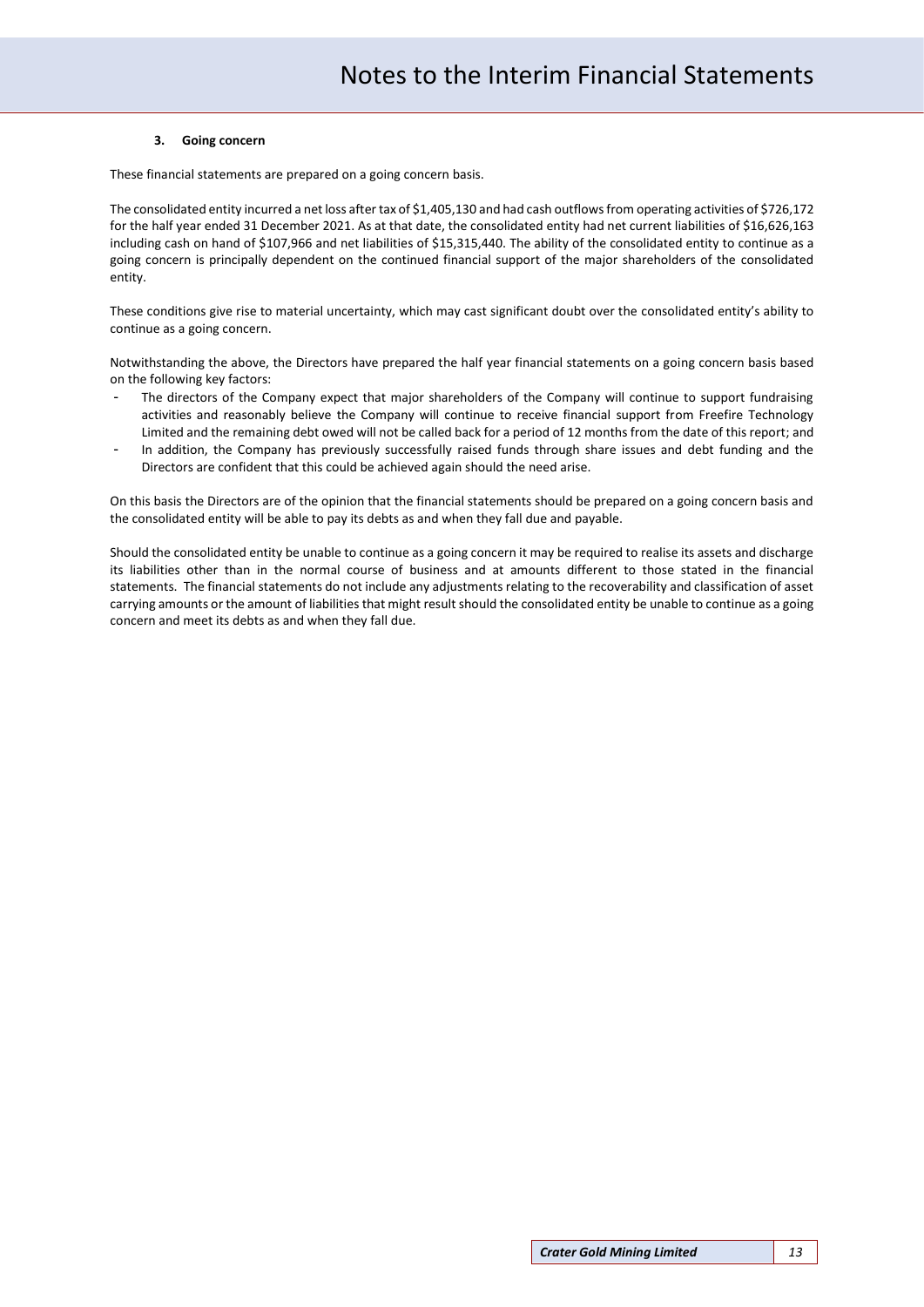#### **4. Operating Segments**

|                               | Croydon<br>Ş | <b>Crater</b><br><b>Mountain</b><br>\$ | Intersegment<br>eliminations /<br><b>Australia</b><br>\$ | <b>Consolidated</b><br>\$ |
|-------------------------------|--------------|----------------------------------------|----------------------------------------------------------|---------------------------|
| Half year to 31 December 2021 |              |                                        |                                                          |                           |
| Other expenses                | (23, 747)    | (337, 393)                             | (1,043,990)                                              | (1,405,130)               |
| Segment profit/loss           | (23, 747)    | (337,393)                              | (1,043,990)                                              | (1,405,130)               |
| As at 31 December 2021        |              |                                        |                                                          |                           |
| Segment assets                | 987,819      | 481,316                                | 191,453                                                  | 1,660,588                 |
| Segment liabilities           |              | 53,615,027                             | (36, 638, 999)                                           | 16,976,028                |
| Half year to 31 December 2020 |              |                                        |                                                          |                           |
| Interest income               |              |                                        | 2                                                        | $\mathbf{z}$              |
| Other income                  |              |                                        | 10,000                                                   | 10,000                    |
| Other expenses                | (38, 865)    | (530, 175)                             | (1, 140, 648)                                            | (1,709,688)               |
| Segment loss                  | (38, 865)    | (530, 175)                             | (1, 130, 646)                                            | (1,699,686)               |
| As at 30 June 2021            |              |                                        |                                                          |                           |
| Segment assets                | 987,819      | 579,395                                | 104,598                                                  | 1,671,812                 |
| Segment liabilities           |              | 53,026,452                             | (37,372,173)                                             | 15,654,279                |

Segment information is presented using a "management approach", i.e. segment information is provided on the same basis as information used for internal reporting purposes by the Board. In identifying its operating segments, management generally follows the consolidated entity's project activities. Each of these activities is managed separately.

### **Description of segments**

### *Crater Mountain*

This is an advanced exploration project located in the PNG Highlands approximately 50kms southwest of Goroka.

#### *Croydon*

This project consists of two sub-projects in far North West Queensland, the Croydon Gold Project and the Croydon Polymetallic Project.

|                    | Consolidated             |             |
|--------------------|--------------------------|-------------|
|                    | 31 December              | 31 December |
|                    | 2021                     | 2020        |
|                    |                          |             |
| Other income<br>5. |                          |             |
| Interest income    | $\overline{\phantom{a}}$ |             |
| Other income       | $\overline{\phantom{a}}$ | 10,000      |
|                    | -                        | 10,002      |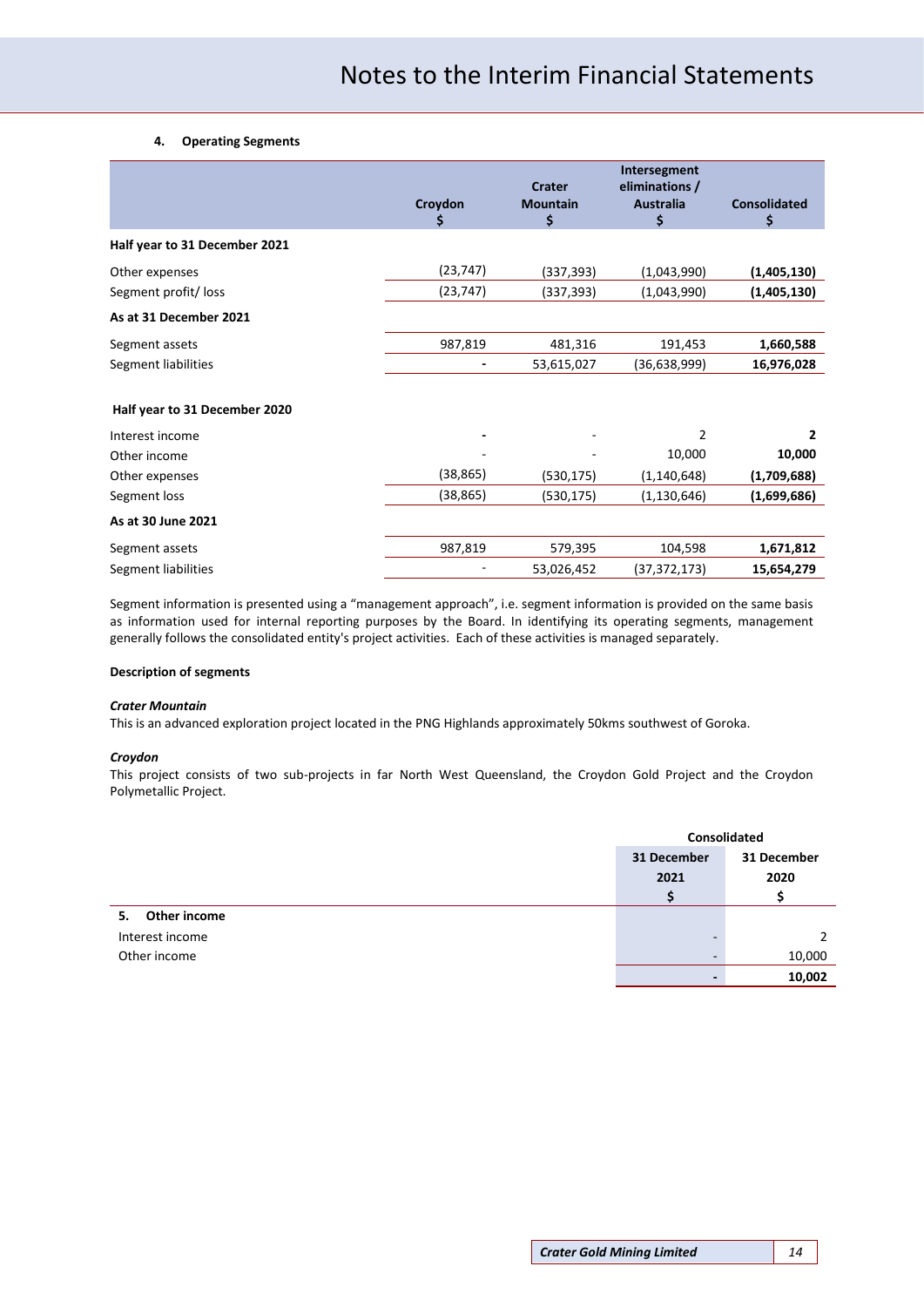# Notes to the Interim Financial Statements

|                                                       | <b>Consolidated</b> |               |
|-------------------------------------------------------|---------------------|---------------|
|                                                       | 31 December         | 30 June       |
|                                                       | 2021                | 2021          |
|                                                       |                     |               |
| Non-Current Assets - Exploration and evaluation<br>6. |                     |               |
| Opening balance                                       | 987,819             | 9,190,151     |
| <b>Exploration costs impaired</b>                     | -                   | (7, 383, 934) |
| Effect of movement in exchange rates                  | -                   | (818, 398)    |
| Closing balance                                       | 987,819             | 987,819       |

The ultimate recoupment of costs carried forward for exploration and evaluation assets is dependent on the successful development and commercial exploitation or sale of the respective areas.

Some uncertainty exists as to the Group's tenure at Crater Mountain. In accordance with AASB 6 Exploration for and Evaluation of Mineral Resources an indication of impairment may exist if the right to explore in the specific area has expired during the period and is not expected to be renewed. The Group has been engaged in discussions with the Government of Papua New Guinea and has made a renewal licence submission for EL 1115 and ML 510. To date, the Group has received no formal correspondence or notification from the Government of Papua New Guinea.

As a result of this uncertainty, at 30 June 2021, the Directors resolved to fully impair \$7,383,934 expenditure capitalised in relation to the Crater Mountain exploration and evaluation asset until such time that the licences are officially renewed by the Papua New Guinea Government. The balance of exploration and evaluation at 31 December 2021 included \$nil (30 June 2021: \$nil) in relation to these exploration licences held in Papua New Guinea.

|                                                                 | Consolidated             |            |
|-----------------------------------------------------------------|--------------------------|------------|
|                                                                 | 31 December              | 30 June    |
|                                                                 | 2021                     | 2021       |
|                                                                 |                          |            |
| <b>Current Liabilities - Interest bearing liabilities</b><br>7. |                          |            |
| <b>ICBC</b> loan                                                | $\overline{\phantom{0}}$ | 800,000    |
| Freefire Technology Limited loan                                | 12,577,358               | 10,520,721 |
|                                                                 | 12,577,358               | 11,320,721 |

#### **ICBC Loan Facility**

The Company secured a loan facility of up to \$800,000 from the Industrial and Commercial Bank of China (Asia) Limited ("ICBC"). The ICBC loan facility is repayable on call and is guaranteed by interests associated with the Chairman, Mr Sam Chan. During the half year the loan was repaid.

#### **Freefire Technology Limited**

As at 31 December 2021, the Company had secured a number of short-term, interest bearing loans totalling \$12,577,358 (30 June 2021: \$10,520,721) from its major shareholder, Freefire Technology Limited ("Freefire").

- The loan funds are to be used by the consolidated entity principally for the purpose of ongoing financial support of the Company's Crater Mountain, PNG project, for ongoing financial support of the Company's Croydon Projects in Queensland, Australia, and for general working capital.
- Interest on the Principal Sum is payable by the Company to Freefire at the rate of 8% per annum
- The loans have various terms from three months to three years.

#### **8. Contributed Equity**

|                        | No. of ordinary<br>shares | Total      |
|------------------------|---------------------------|------------|
| As at 1 July 2021      | 1,227,495,867             | 75,036,554 |
| Shares issued          | -                         |            |
| As at 31 December 2021 | 1,227,495,867             | 75,036,554 |
|                        |                           |            |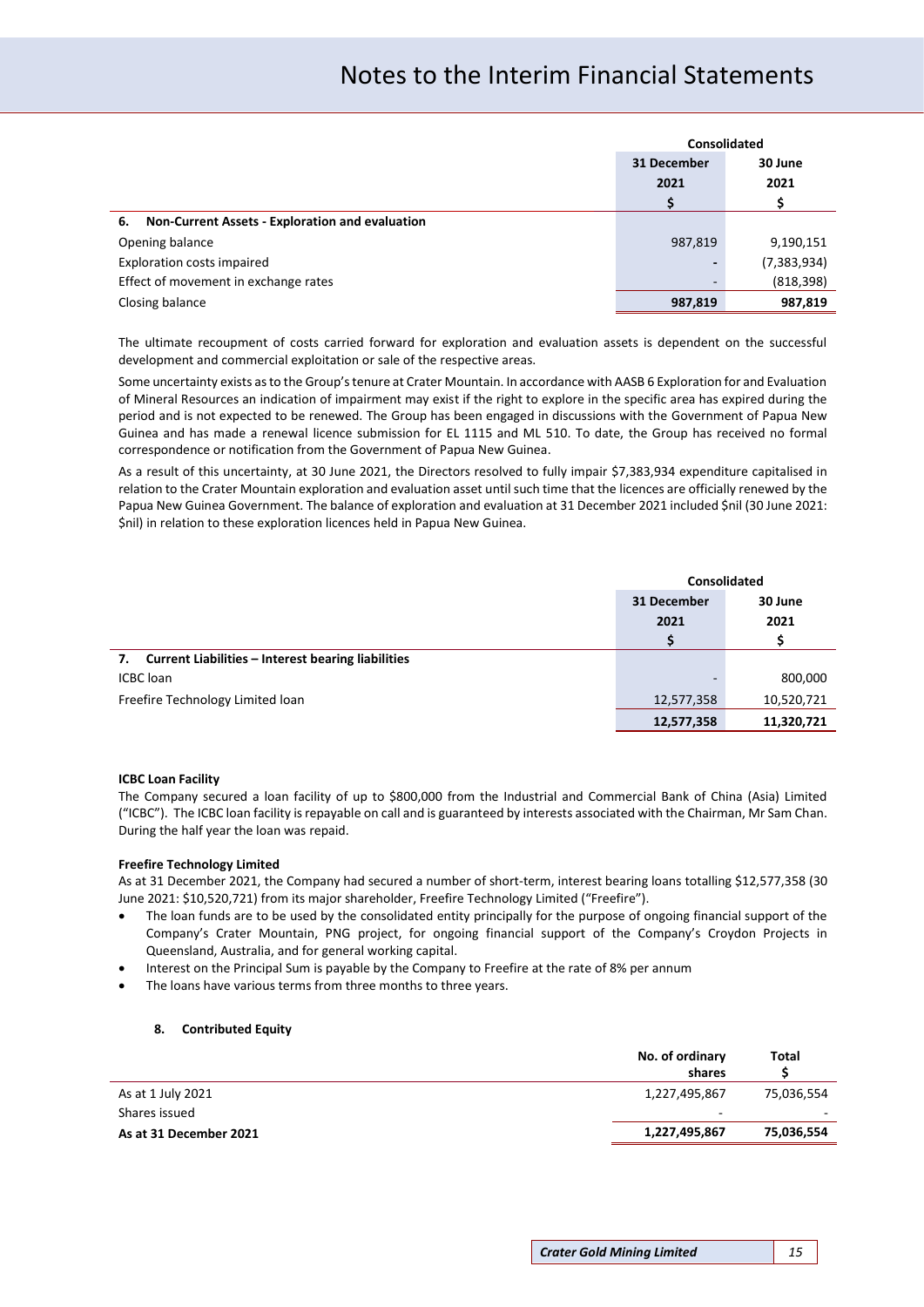# Notes to the Interim Financial Statements

|                                                  | <b>Consolidated</b>       |                       |
|--------------------------------------------------|---------------------------|-----------------------|
|                                                  | 31 December<br>2021<br>\$ | 30 June<br>2021<br>\$ |
| 9.<br><b>Reserves</b>                            |                           |                       |
| Share based payment reserve                      | 573,214                   | 473,220               |
| Foreign currency translation reserve             | (2,915,541)               | (2,887,704)           |
|                                                  | (2,342,327)               | (2,414,484)           |
| <b>Movements</b>                                 |                           |                       |
| Share based payments reserve                     |                           |                       |
| Balance at beginning of period                   | 473,220                   | 717,847               |
| Transfer to accumulated losses (options expired) |                           | (441,502)             |
| Share based payments expense for the period      | 99,994                    | 196,875               |
| <b>Balance at end of period</b>                  | 573,214                   | 473,220               |
|                                                  |                           |                       |
| Foreign currency translation reserve             |                           |                       |
| Balance at beginning of period                   | (2,887,704)               | (2, 105, 122)         |
| Currency translation differences                 | (27, 837)                 | (782,582)             |
| <b>Balance at end of period</b>                  | (2,915,541)               | (2,887,704)           |

#### **10. Contingent liabilities**

The consolidated entity's tenure at Crater Mountain is subject to a pending licence renewal submission made to the Papua New Guinea Government. There is significant uncertainty as to whether future liabilities will arise in respect to potential closure and rehabilitation costs in an event the licence renewal is denied. At this time the amount of the obligation cannot be measured with sufficient reliability.

The consolidated entity does not have any other contingent liabilities.

#### **11. Commitments**

There were no significant changes in commitments held by the consolidated entity since the last annual reporting date.

#### **12. Events after reporting date**

On 31 January 2022, 11,531,995 fully paid ordinary shares were issued on the conversion of Class C Performance Rights. The shares issued are subject to a twelve (12) month voluntary escrow to 31 January 2023.

On 1 February 2022, 108,162,164 performance rights were cancelled following expiry on 31 January 2022.

On 28 February 2022, the Company executed a new loan agreement for \$2,000,000 with the Company's major shareholder, Freefire. The terms of the unsecured loan facility are consistent with those disclosed in Note 7.

The impact of Coronavirus (COVID-19) pandemic is ongoing. It is not practicable to estimate the potential impact, positive or negative, after the reporting date. The situation is rapidly developing and is dependent on measures imposed by the State and Federal Governments, such as maintaining social distancing requirements, quarantine, travel restrictions and any economic stimulus that may be provided.

No matters or circumstances have arisen since the end of the half year, which significantly affected or may affect the operation of the consolidated entity, the results of those operations or the state of affairs of the consolidated entity in subsequent financial years.

#### **13. Dividends**

No dividends have been paid or provided for during the half-year (2020: nil).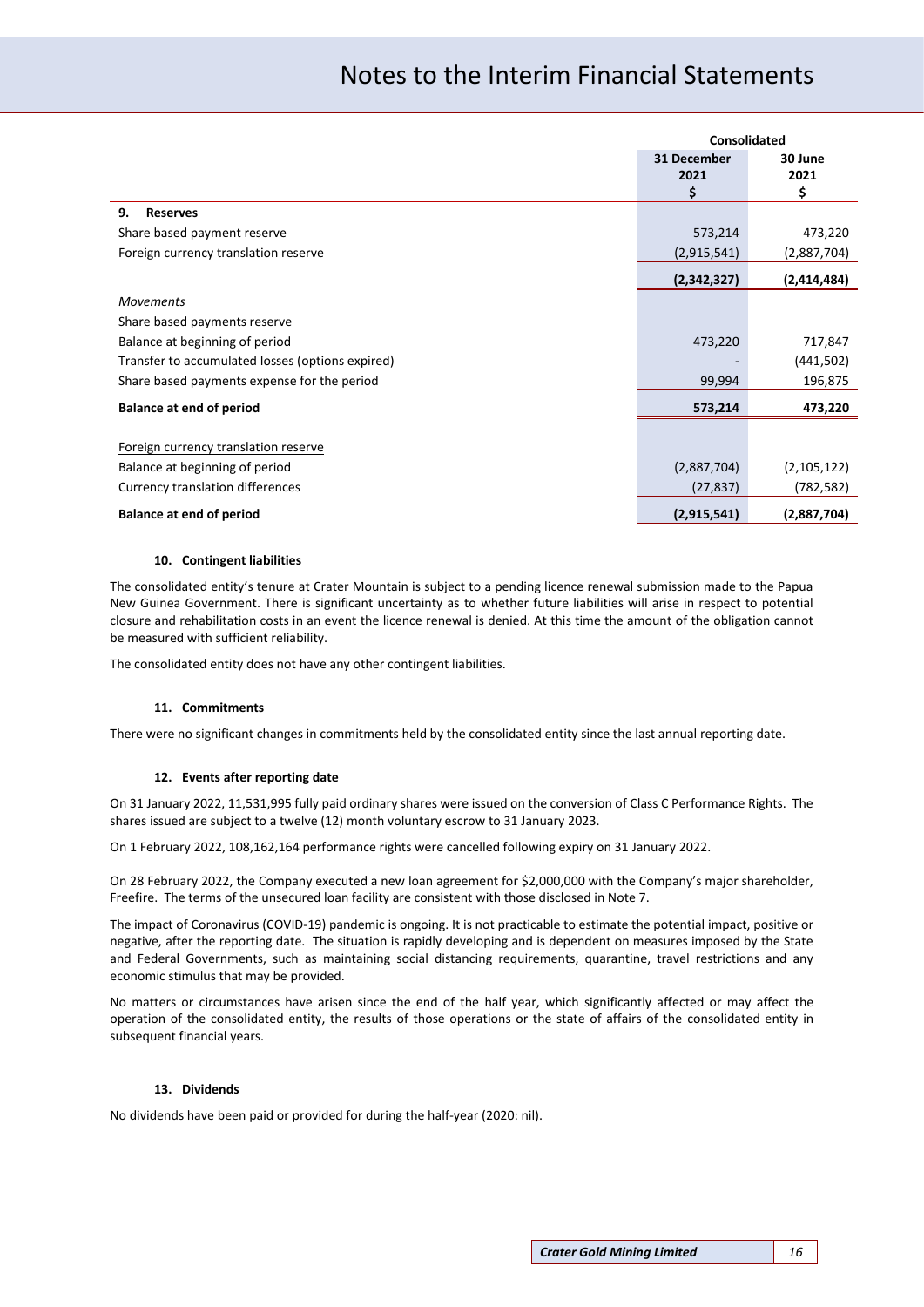<span id="page-16-0"></span>The Directors declare that:

- 1) The financial statements and notes are in accordance with the *Corporations Act 2001*, including:
	- a) Giving a true and fair view of the consolidated entity's financial position as at 31 December 2021 and its performance for the half year ended on that date; and
	- b) Complying with the Accounting Standard *AASB134 Interim Financial Reporting*, and the Corporations Regulations 2001.
- 2) Having regard to those matters referred to in Note 3, in the Directors' opinion there are reasonable grounds to believe that the consolidated entity will be able to pay its debts as and when they become due and payable.

Signed in accordance with a resolution of the Board of Directors made pursuant to s303(5) of the *Corporations Act 2001*.

GOVIAN

R D Parker Managing Director

Perth 14 March 2022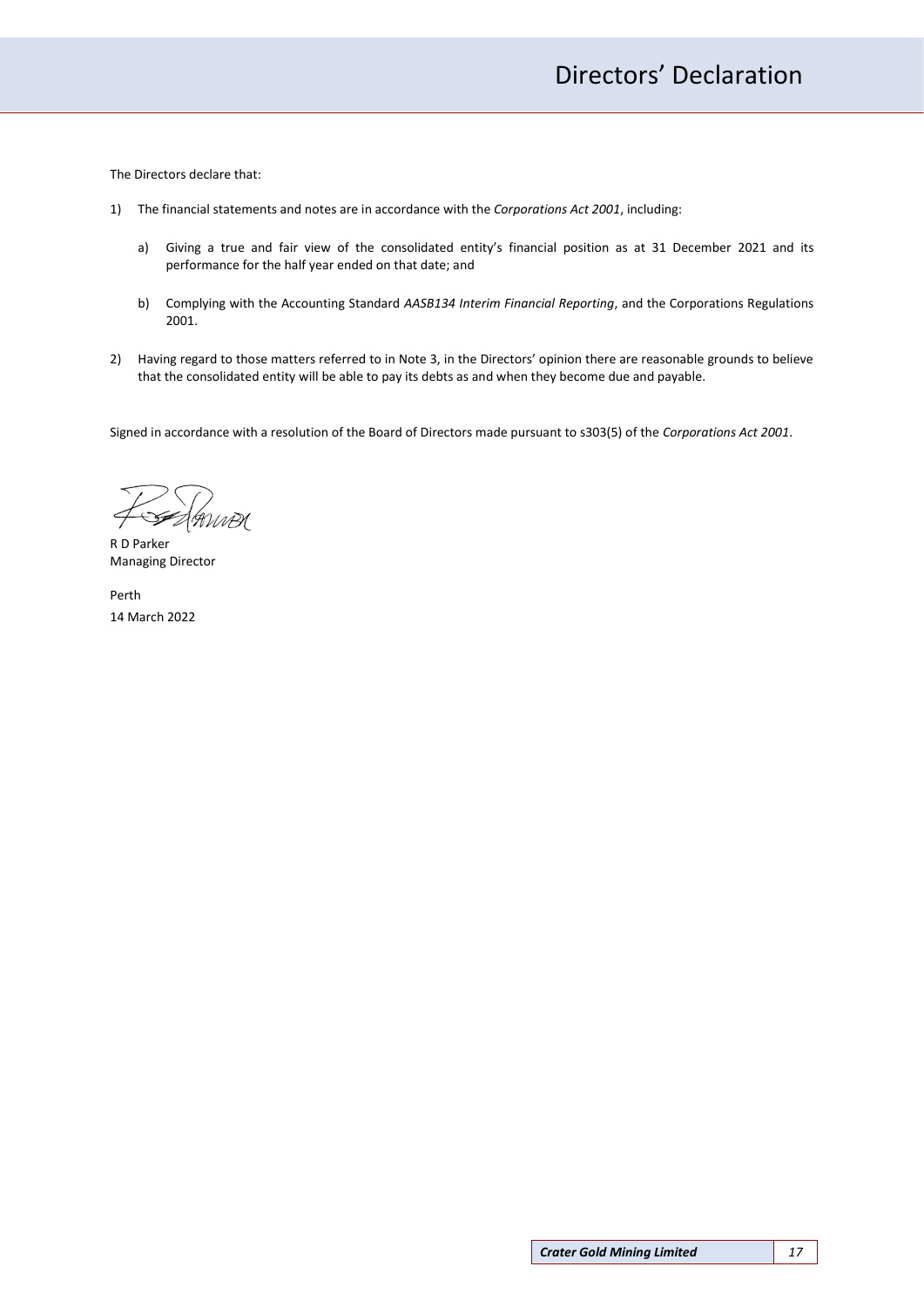

#### **RSM Australia Partners**

Level 32 Exchange Tower, 2 The Esplanade Perth WA 6000 GPO Box R1253 Perth WA 6844

> T +61 (0) 8 9261 9100 F +61 (0) 8 9261 9111

> > www.rsm.com.au

# **INDEPENDENT AUDITOR'S REVIEW REPORT TO THE MEMBERS OF CRATER GOLD MINING LIMITED**

# **Report on the Half-Year Financial Report**

We have reviewed the accompanying half-year financial report of Crater Gold Mining Limited, which comprises the statement of financial position as at 31 December 2021, the statement of profit or loss and other comprehensive income, statement of changes in equity and statement of cash flows for the half-year ended on that date, notes comprising a summary of significant accounting policies and other explanatory information, and the directors' declaration of the consolidated entity comprising the company and the entities it controlled at the half-year end or from time to time during the half-year.

## *Directors' Responsibility for the Half-Year Financial Report*

The directors of the company are responsible for the preparation of the half-year financial report that gives a true and fair view in accordance with Australian Accounting Standards and the *Corporations Act 2001* and for such internal control as the directors determine is necessary to enable the preparation of the half-year financial report that is free from material misstatement, whether due to fraud or error.

## *Auditor's Responsibility*

Our responsibility is to express a conclusion on the half-year financial report based on our review. We conducted our review in accordance with Auditing Standard on Review Engagements ASRE 2410 *Review of a Financial Report Performed by the Independent Auditor of the Entity*, in order to state whether, on the basis of the procedures described, we have become aware of any matter that makes us believe that the half-year financial report is not in accordance with the *Corporations Act 2001* including: giving a true and fair view of the consolidated entity's financial position as at 31 December 2021 and its performance for the half-year ended on that date; and complying with Accounting Standard AASB 134 *Interim Financial Reporting* and the *Corporations Regulations 2001*. As the auditor of Crater Gold Mining Limited, ASRE 2410 requires that we comply with the ethical requirements relevant to the audit of the annual financial report.

A review of a half-year financial report consists of making enquiries, primarily of persons responsible for financial and accounting matters, and applying analytical and other review procedures. A review is substantially less in scope than an audit conducted in accordance with Australian Auditing Standards and consequently does not enable us to obtain assurance that we would become aware of all significant matters that might be identified in an audit. Accordingly, we do not express an audit opinion.

# **THE POWER OF BEING UNDERSTOOD** AUDIT | TAX | CONSULTING

RSM Australia Partners is a member of the RSM network and trades as RSM. RSM is the trading name used by the members of the RSM network. Each member of the RSM network is an independent accounting and consulting firm which practices in its own right. The RSM network is not itself a separate legal entity in any jurisdiction. RSM Australia Partners ABN 36 965 185 036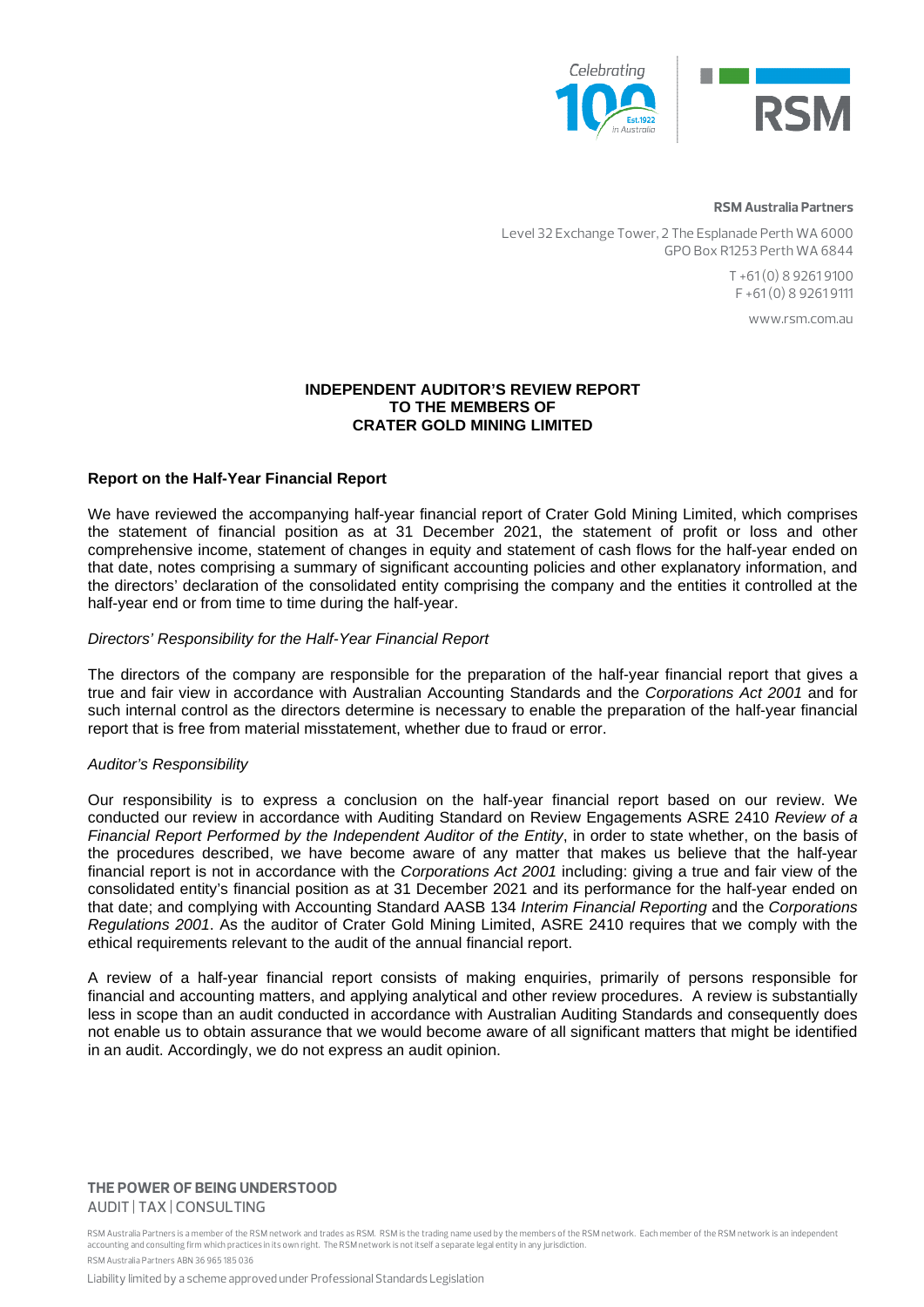

### *Independence*

In conducting our review, we have complied with the independence requirements of the *Corporations Act 2001*. We confirm that the independence declaration required by the *Corporations Act 2001*, which has been given to the directors of Crater Gold Mining Limited, would be in the same terms if given to the directors as at the time of this auditor's review report.

### *Conclusion*

Based on our review, which is not an audit, we have not become aware of any matter that makes us believe that the half-year financial report of Crater Gold Mining Limited is not in accordance with the *Corporations Act 2001*  including:

- (a) giving a true and fair view of the consolidated entity's financial position as at 31 December 2021 and of its performance for the half-year ended on that date; and
- (b) complying with Accounting Standard AASB 134 *Interim Financial Reporting* and *Corporations Regulations 2001*.

### *Material Uncertainty Related to Going Concern*

We draw attention to Note 3, which indicates that the consolidated entity incurred a net loss of \$1,405,130 and had net cash outflows from operating activities of \$726,172 for the half-year ended 31 December 2021. As at that date, the consolidated entity had net current liabilities of \$16,626,163 and net liabilities of \$15,315,440. These events or conditions, along with other matters as set forth in Note 3, indicate that a material uncertainty exists that may cast significant doubt on the consolidated entity's ability to continue as a going concern. Our conclusion is not modified in respect of this matter.

2sm

RSM AUSTRALIA PARTNERS

Perth, WA TUTU PHONG Dated: 14 March 2022 Partner